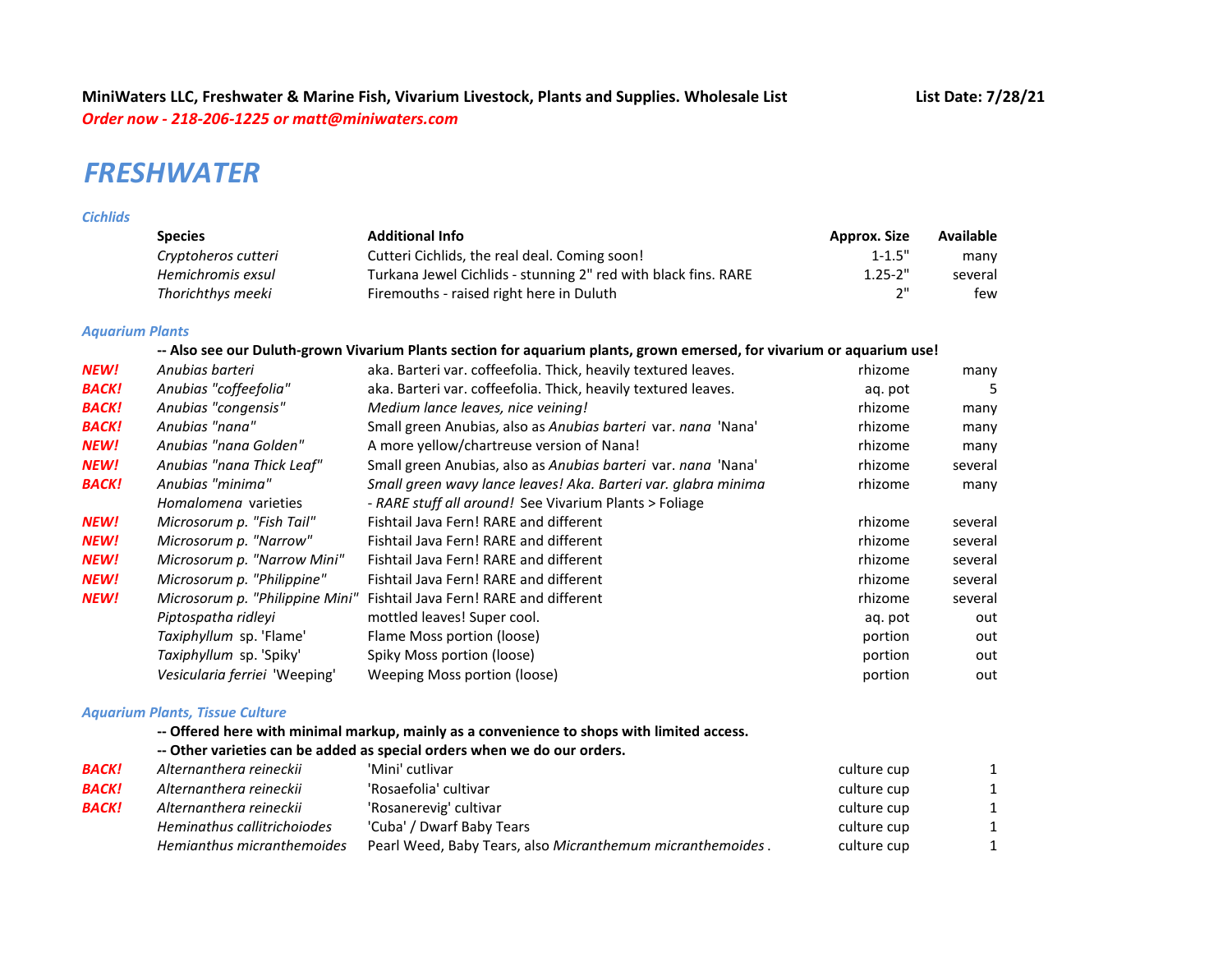#### *Aquarium Plants, Tissue Culture, continued…*

| Hydrocotyle sibthripoides  | Lawn Marsh Pennyworth | culture cup |          |
|----------------------------|-----------------------|-------------|----------|
| Juncus repens              |                       | culture cup |          |
| Micranthemum 'Monte Carlo' |                       | culture cup | sold out |
| Staurogyne repens          |                       | culture cup |          |
| Plagiomnium cf. affine     | Pearl Moss            | culture cup |          |
| Utricularia graminifolia   |                       | culture cup | sold out |

# *CAPTIVE BRED SALTWATER / MARINE FISH*

#### *Blennies*

| <b>Species</b>      | <b>Additional Info</b>                                                | Approx. Size | <b>Available</b> |
|---------------------|-----------------------------------------------------------------------|--------------|------------------|
| Molly Miller Blenny | Scartella cristata, captive bred right here in Minnesota! * may * eat | 2"+          | many             |
|                     | Aiptasia.                                                             |              |                  |
|                     |                                                                       |              |                  |

#### *Clownfishes, Wild and Captive Bred Wild Type*

| <b>Species</b>   | <b>Additional Info</b>                                              | Approx. Size | <b>Available</b> |
|------------------|---------------------------------------------------------------------|--------------|------------------|
| <b>Bicinctus</b> | Amphiprion bicinctus, may carry "Spotcinctus" gene                  |              |                  |
| Clarkii, Black   | Amphiprion clarkii, single fish available, not the Australian form. | 2.5"         |                  |
| Clarkii          | Amphiprion clarkii, standard type                                   | 4"           |                  |
| Tomato           | Amphiprion frenatus, standard type                                  | יי 2         |                  |

# *AMPHIBIANS & REPTILES*

### *Poison Dart Frogs*

**Species Additional Info Approx. Size Available Dendrobates leucomelas** Finespot variety **Finespot variety Finespot variety Finespot variety Finespot variety Finespot variety Finespot variety Finespot variety Finespot variety Finespot variety Finespot** 

# *VIVARIUM SUPPLIES & PLANTS*

*Vivarium Plants are genearlly able to be safely shipped when overnight lows along the route are 40F or above. Shipments outside this range may be arranged including the use of heat packs, although survival guarantees may be void and will be discussed prior to shipment. We do not ship vivarium plants to Arizona or Hawaii.*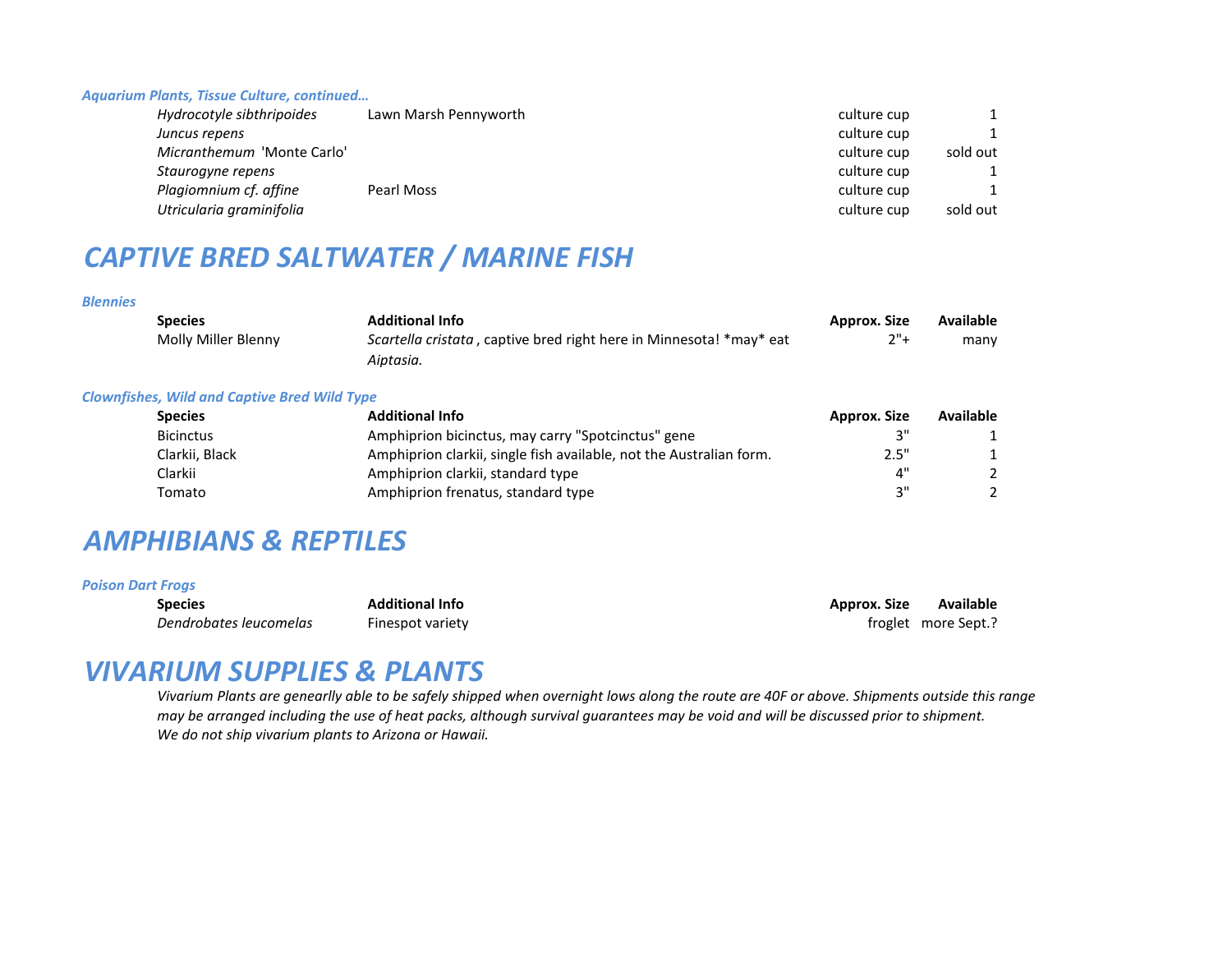#### *Bromeliads*

*\*NOTES\* - Bromeliades require intense light to develop and maintain the bold red, pink and orange colorations certain varieties are known for. Depending on their growing conditions, their color will vary dramatically.* 

*Bromeliad offets, aka. "pups" are the young plants removed from a mother plant. They will last longer, but will start out smaller, and can be shipped with 2" cups if desired. Mature-sized bromeliads are larger and genearlly will genearlly be shipped loose, no pot/cup. Field grown bromeliads should be sanitized prior to use. See the MiniWaters VIVARIUM PLANT SANITIZATION Protocol below for further details. Sanitized Bromedliads have been cleaned and bleach sanitized at least once.*

#### *Neoregelia Bromeliads - Sanitized*

|              | Variety                          | <b>Additional Info</b>                               | <b>Approx. Size</b> | Available |
|--------------|----------------------------------|------------------------------------------------------|---------------------|-----------|
| <b>SALE!</b> | pauciflora 'Scurfy Clone'        | amazing stolonoliferous species.                     | lg. offset          | many      |
| <b>SALE!</b> | <i>pauciflora</i> 'Scurfy Clone' | amazing stolonoliferous species.                     | multi-growth        | several   |
|              | (punctatissima rubra X tigrina)  | Very vertical, heavily red banded. Can get Deep Red. | lg. offset          | out       |
|              |                                  |                                                      |                     |           |

#### *Neoregelia Bromeliads - Field Grown*

| <b>Variety</b>                        | <b>Additional Info</b>                                      | <b>Approx. Size</b> | Available        |
|---------------------------------------|-------------------------------------------------------------|---------------------|------------------|
| ampullacea 'Black Beauty'             | Really dark cultivar of the species. Limited!               | offset              | 5                |
| Assorted, Named                       | Dozens of varieties. Will come named.                       | offset              | many!            |
| Fireball, red                         | Currently green-maroon, will turn full red with high light. | offset              | few              |
| marmorata "Banded"                    | A medium sized Neo. Really choice! Limited and going fast!  | offset              | 2                |
| Mo Peppa Please                       | Incredilby Heavily Spotted, hence the name.                 | offset              | few              |
| Red Bird X pauciflora                 | Heavily spotted with wine-red to purple markings. 6"        | offset              |                  |
| Zoe                                   | White varieagation turns pink under strong light            | offset              | few              |
| <b>Other Bromeliads - Field Grown</b> |                                                             |                     |                  |
| <b>Variety</b>                        | <b>Additional Info</b>                                      | Approx. Size        | <b>Available</b> |
| Assorted, Named                       | Asst. Billbegia, Guzmania, Vriesea, etc Will come named     | offset              | few              |
| Vriesea Splenreit                     | "Flaming Sword" Bromeliad. Can get very large.              | offset              |                  |

# **Check Out the Duluth-grown line of vivarium plants by MiniWaters!**

**Duluth-grown plants are grown from seed or cuttings either from stock plants or vivarium trimmings, and are not in contact with animals for months. These cuttings are sanitized with a bleach treatment prior to propagation, and are grown indoors under LED lighting to market size. We \*do\* use rooting hormone. We fertilize using organic fish emmusion fertilizer, which has not had any deliterious effects with our frogs. We grow in a mix of ProMix + additional perilite, and recommend removing all substrate from your plants prior to final planting in a vivarium.** 

#### *Aquarium Plants, Emersed - Duluth Grown*

*Most often though of as aquarium plants, but they happen to flourish high humidity terrestrial culture, just like all our other vivarium plants!* 

| <b>Species</b>             | <b>Additional Info</b>                                           | Approx. Size | Available |
|----------------------------|------------------------------------------------------------------|--------------|-----------|
| Hydrocotyle tripartita     | a.k.a. Dwarf Pennywort Japan - adorable groundcover type plant   | 2" cup       | more soon |
| Micranthemum 'Monte Carlo' | grown terrestrially, forming carpet. 2" cup, roughly 3 sq. inch. | 2" cup       |           |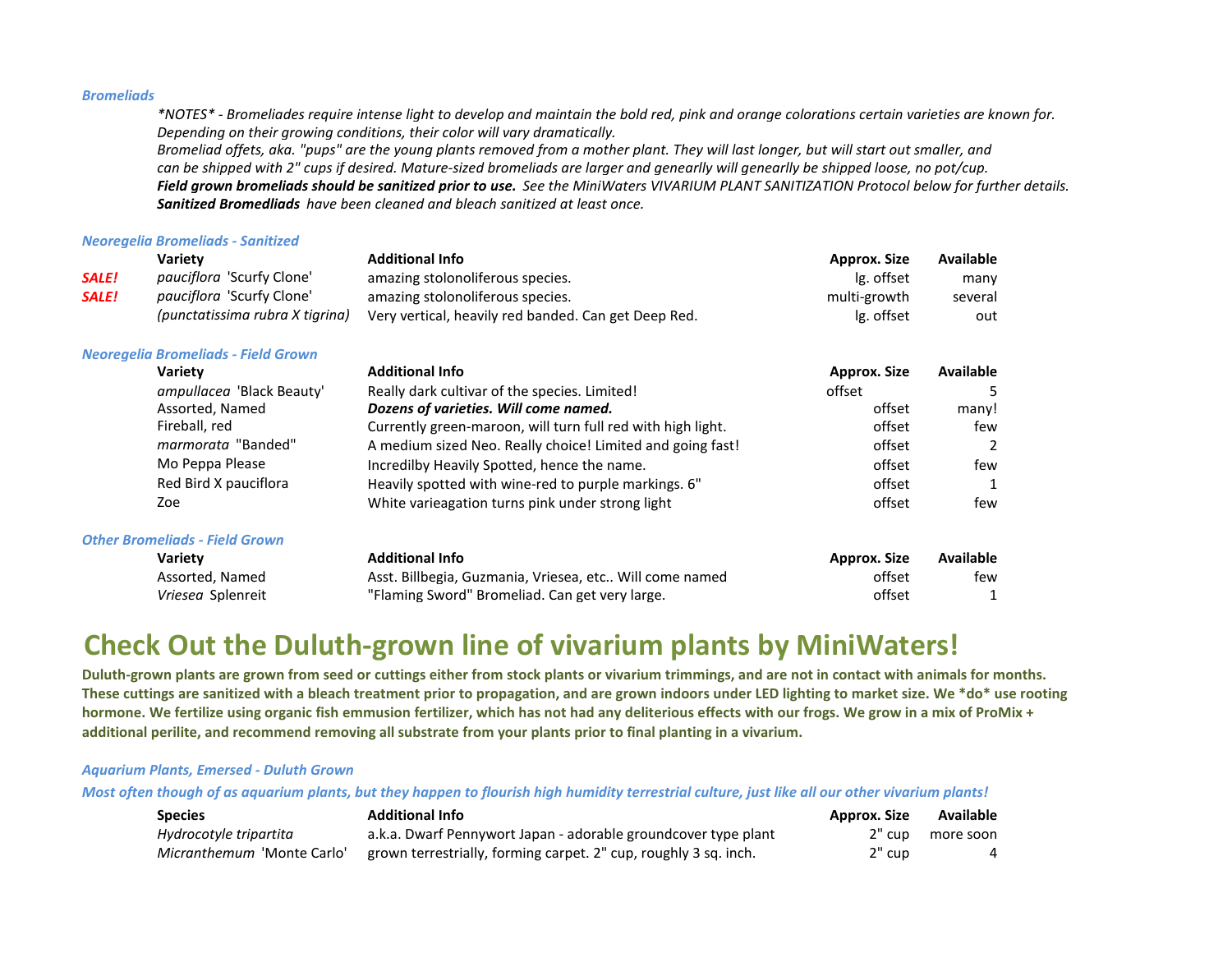| <b>BACK!</b> | Riccia fluitans                                  | "Crystalwort" - covers the surface of the 2" cup, rougly 3 sq. inch                                 | 2" cup              | few              |
|--------------|--------------------------------------------------|-----------------------------------------------------------------------------------------------------|---------------------|------------------|
|              | <b>Begonia species - Duluth-grown</b>            |                                                                                                     |                     |                  |
|              | <b>Species</b>                                   | <b>Additional Info</b>                                                                              | <b>Approx. Size</b> | <b>Available</b> |
|              | Begonia foliosa                                  | red leaved, specific cultivar/variety unkonwn                                                       | $2"$ cup            | more soon        |
|              | Begonia incisa                                   | An fern-leafed upright species. May be the same as B. polilloensis.                                 | $2"$ cup            | more soon        |
|              | Begonia luzonensis                               | Small species, flowers a lot, great for vivariums!                                                  | 2" cup, xlg         | out              |
|              | Begonia maculata wightii                         | Big Cane Begonia, Polka Dot Leaves. 2-3 leaves, well started.                                       | sm.                 | few              |
| <b>NICE!</b> | Begonia mazae                                    | Tiny leaves, rhizomatous, green and black leaves, very pretty!                                      | 2" cup, xlg         | several          |
| <b>NICE!</b> | Begonia maldonado                                | Tiny creeping & vining Begonia . Sensitive, but totally worth it!                                   | $2"$ cup            | few              |
| <b>SALE!</b> | Begonia microsperma                              | Green leaves with tons of rough texture.                                                            | $2"$ cup            | few              |
|              | Begonia pavonina                                 | The "Blue" Peacock Begonia! Low light brings out the blue. 2-4 leaf                                 | 2"cup               | out              |
|              | Begonia polilloensis                             | An amazing fern-leafed upright species. Hard to come by!                                            | $2"$ cup            | out              |
|              | <b>Begonia species - Duluth-grown, continued</b> |                                                                                                     |                     |                  |
|              | <b>Species</b>                                   | <b>Additional Info</b>                                                                              | <b>Approx. Size</b> | <b>Available</b> |
|              | Begonia thelmae                                  | A trailing/scandent (climbing) species, almost like a vine.                                         | $2"$ cup            | out              |
|              | Begonia thelmae                                  | A trailing/scandent (climbing) species, almost like a vine.                                         | 2" cup, lg.         | out              |
| <b>NEW!</b>  | Begonia U304                                     | A Brazilian native, velvety green with a white spot                                                 | $2"$ cup            | many             |
|              | Begonia U402                                     | Undescribed species from Venezuela, branching w/bronze leaves.                                      | $2"$ cup            | out              |
|              | Begonia vankerckhovenii                          | Tiny species, yellow flowers. Rare!                                                                 | 2" cup              | more soon        |
|              | <b>Begonia Hybrids, Duluth-grown</b>             |                                                                                                     |                     |                  |
|              | Variety                                          | <b>Additional Info</b>                                                                              | <b>Approx. Size</b> | <b>Available</b> |
|              | Begonia, assorted hybrids                        | A mix of rex and rhizo type Begonia, many others not listed below!                                  | $2"$ cup            | out              |
|              | Begonia Black Fancy                              | A small rhizomathous hybrid with dart, spiralling leaves. Limited                                   | 2" cup              | out              |
| <b>BACK!</b> | Begonia Connie Boswell                           | A rhizomatous upright hybrid, tall, houseplant or very large viv.                                   | 2" cup              | many             |
|              | Begonia Escargot                                 | Grows large, can be used outdoors in summer, or a houseplant                                        | $2"$ cup            | out              |
|              | Begonia Gryphon                                  | Grows large, can be used outdoors in summer, or a houseplant                                        | $2"$ cup            | few              |
|              | Beg. Little Bro. Montgomery                      | A rhizomatous upright hybrid, tall, houseplant or very large viv.                                   | $2"$ cup            | 3                |
|              | Begonia Manaus                                   | A possibly natural hybrid with red hairs, branches, creeps, trails                                  | $2"$ cup            | out              |
| <b>NEW!</b>  | Begonia Taconite                                 | Can shimmer metallic blue under certain light. 1-2 big leaves                                       | 2" cup, lg          | several          |
|              | Begonia Tiger, Janine's                          | One of the best, might be Persian Brocade, but came to me as "Tiger"<br>from a friend named Janine. | $2"$ cup            | more soon        |
|              | Begonia Tiger, Janine's                          | ^ see above                                                                                         | 2" cup, XLG         | out              |
| <b>BACK!</b> | Begonia Tiger #2                                 | This might be actually "Tiger" but again, doesn't match up! So, #2                                  | $2"$ cup            | few              |
|              | Begonia Withlacoochee                            | Hybrid with B. thelmae parentage, looks reminiscent                                                 | 2" cup              | out              |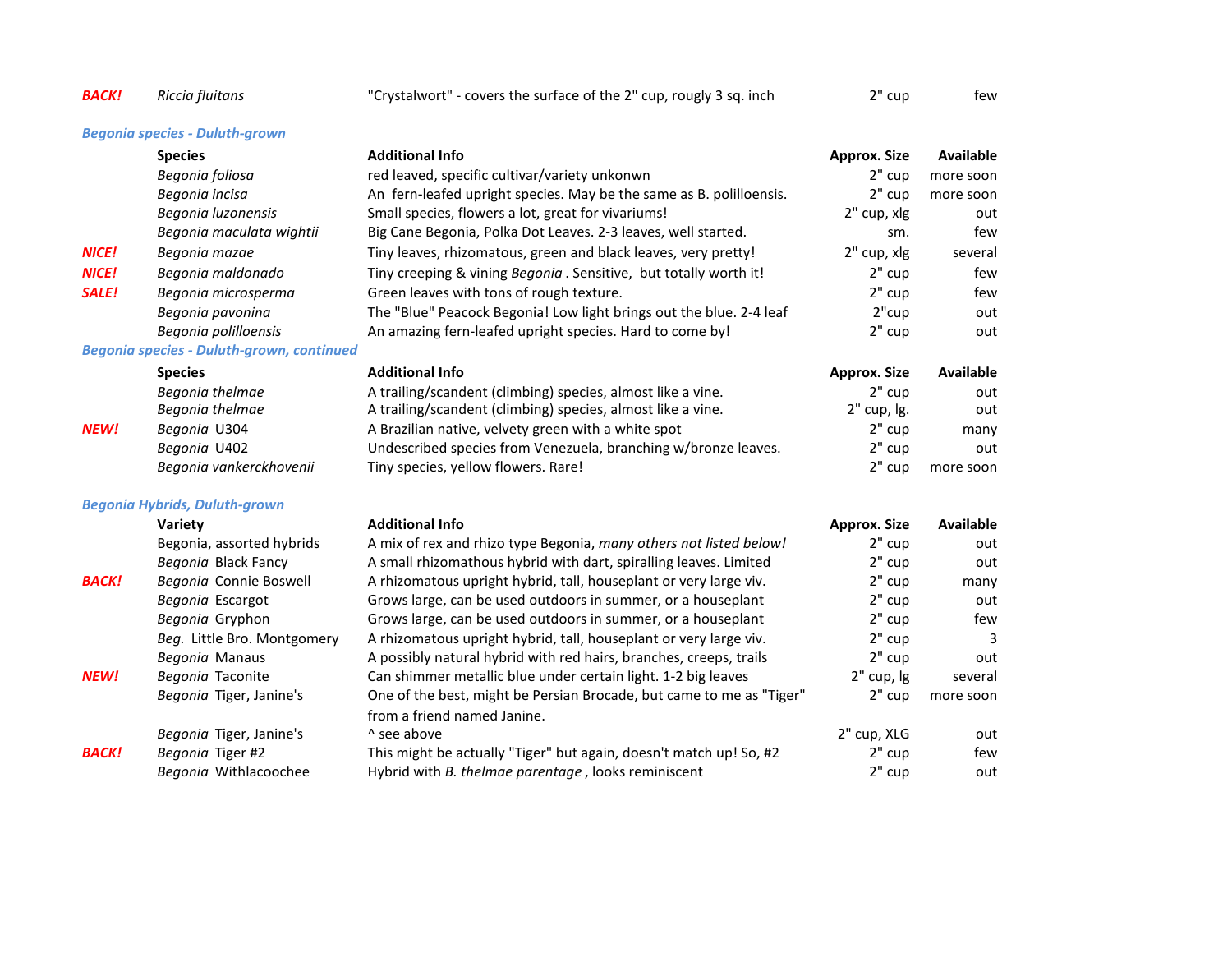## *Ferns & Mosses, Duluth-grown and Trade-grown*

|                | <b>Species/Variety</b>           | <b>Additional Info</b>                                               | <b>Approx. Size</b> | <b>Available</b> |
|----------------|----------------------------------|----------------------------------------------------------------------|---------------------|------------------|
|                | <b>Assorted Moss Cups</b>        | Various unidentified terrestrial mossess, approx. 2-3 sqare in.      | 2" cup              | many             |
|                | Davallia (H.) trichomanoides     | <b>Black Rabbit's Foot Fern</b>                                      | 2" cup              | 1                |
|                | Davallia (Humata) tyermanii      | White Rabbit's Foot Fern. Also called D. fejeensis                   | 2" cup              | few              |
|                | Selaginella caulescens           | Yes, another green Selaginella variety!                              | 2" cup              | few              |
|                | Selaginella emmeliana "C"        | 'Compact' cultivar. Really neat spiraling/plating growth, rainbow of | 2" cup              | out              |
|                |                                  | color under high light                                               |                     |                  |
|                | Selaginella krausiana            | classic green form                                                   | 2" cup              | few              |
|                | Selaginella krausiana 'GT'       | 'Gold Tips' culativar. A lighter green, more yellow-ish growing tips | 2" cup              | more soon        |
| <b>BACK!</b>   | Selaginella krausiana 'Mini'     | very fine leaved form of spikemoss, aquarium trade product.          | aq. pot             | 4                |
|                | Selaginella sp. 'Indonesia'      | Interesting spikemoss, moderate size, aquarium-trade product.        | ag. pot             | sold out         |
|                | Selaginella sp. VOVSEL009        | Interesting spikemoss with more upright growth habit                 | 2" cup              | out              |
|                | Selaginella uncinata             | Peacock Spikemoss - really cool stuff with a rainbow of colors       | 2" cup              | few              |
|                | Selaginella uncinata             | Peacock Spikemoss - really cool stuff with a rainbow of colors       | 2" cup, lg.         | few              |
| <b>BACK!</b>   | Selaginella wallichi             | big, upright, cf. Sel. Plana. Aquarium trade product.                | aq. pot             | 8                |
| <b>Orchids</b> |                                  |                                                                      |                     |                  |
|                | <b>Species/Variety</b>           | <b>Additional Info</b>                                               | <b>Approx. Size</b> | <b>Available</b> |
| <b>NEW!</b>    | Ludochilus Sea Turtle            | Jewel Orchid with deep brown leaves and pinstripes. LIMIT 1          | $2"$ cup            | 2                |
|                | <b>Stem/Folliage type Plants</b> |                                                                      |                     |                  |
|                | Species/Variety                  | <b>Additional Info</b>                                               | <b>Approx. Size</b> | <b>Available</b> |
|                | Alsobia dianthiflora             | "Lace Flower" - sends out runners, great plant!                      | 2" cup              | out              |
|                | Episcia "Silver Skies"           | Also known as "Flame Violet"                                         | 2" cup              | out              |
| GOOD!          | Fittonia "Silver Nerve Plant"    | Fittonia albiveni s var. Sharply contrasting white veins on leaves   | 2" cup              | many             |
|                | Fittonia "Pink Angel"            | Pink Angel varient of Fittonia. Has proven the most reliable pink.   | 2" cup              | soon!            |
|                | Fittonia "Pink Angel"            | Pink Angel varient of Fittonia. Has proven the most reliable pink.   | 2" cup, lg          | out              |
|                | Fittonia "Red Vein"              | Red varient of Fittonia. Has proven the most reliable red.           | 2" cup              | out              |
|                | Fittonia "Red Vein"              | Red varient of Fittonia. Has proven the most reliable red.           | 2" cup, lg          | few              |
|                | Gloxinella lindeniana            | Look it upstunning!                                                  | 2" cup              | out              |
|                | Gloxinella lindeniana            | Look it upstunning!                                                  | 2" cup, xlg.        | out              |
|                | Hemiboea bicornuta               | Interesting gsneriad, rare, different. Limited.                      | 2" cup              | many             |
|                | Hemiboea bicornuta               | Interesting gsneriad, rare, different. Limited.                      | 2" cup, lg.         | 4                |
|                | Hemiboea bicornuta               | Interesting gsneriad, rare, different. Limited.                      | 2" cup, xlg.        | $\mathbf{1}$     |
|                | Homalomena humilus               | Aquatic or Terrestrial! Can have bronze leaves with red backs.       | aq. pot             | more soon        |
|                | Homalomena insignis              | Aquatic or Terrestrial! Can have bronze leaves with red backs.       | aq. pot             | more soon        |
|                | Homalomena sp. 'Brown'           | Just downright amazing plant. Aquarium, Vivarium, so unusual         | 2" cup              | soon             |
|                | Homalomena sp. 'Sekadau S.'      | Sekadau South. In-vitro/Tissue Culture                               | culture cup         | 1                |
|                | Homalomena sp. 'Sekadau S.'      | Sekadau South. Aquarium or Terrarium!                                | aq. pot             | out              |
|                | Homalomena sp. 'Sekadau S.'      | Sekadau South. Generously big portions right now! AQ or Ter.         | aq. pot, Ig         | 4                |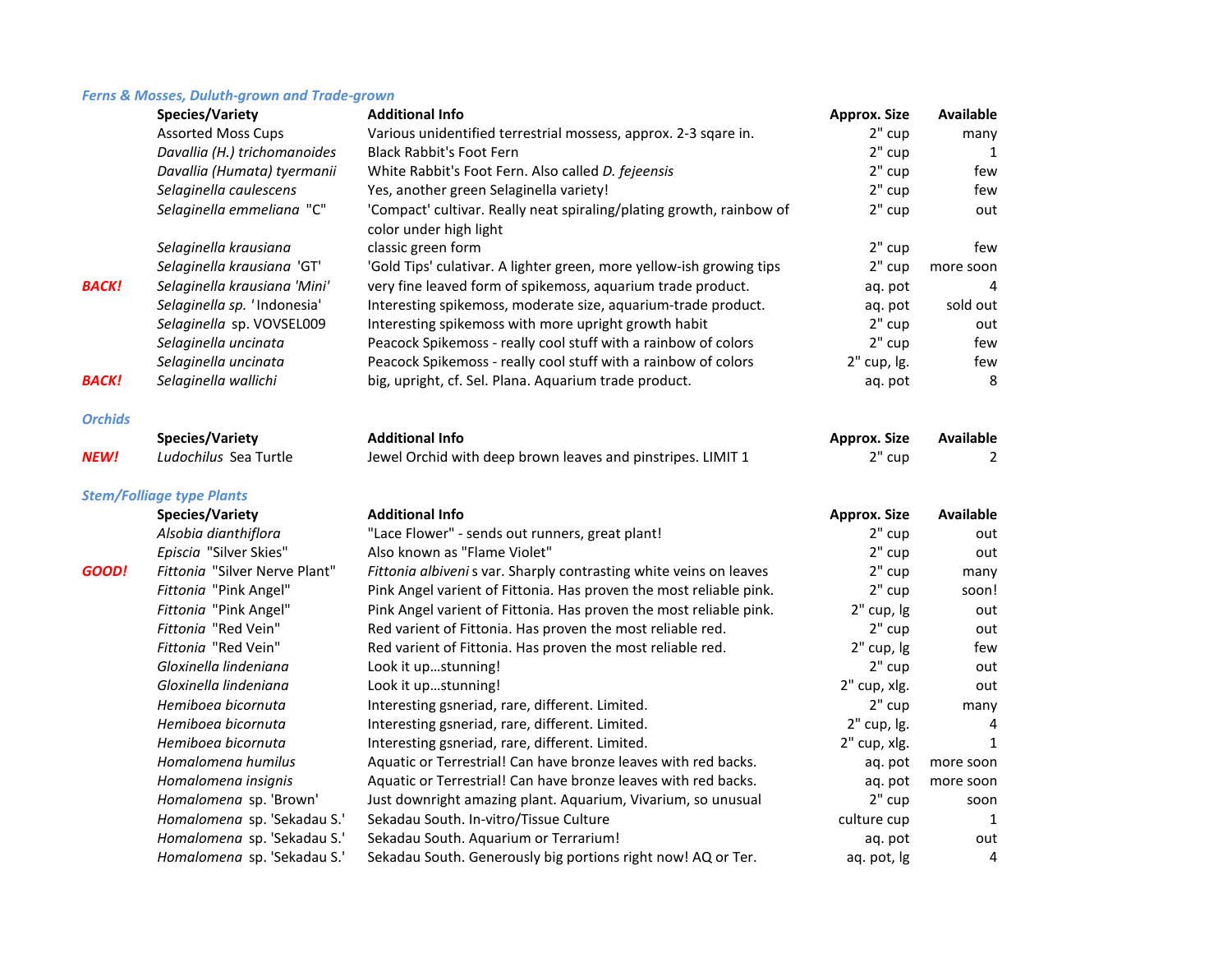## *Stem/Folliage type Plants, continued…*

|                          | <b>Species/Variety</b>           | <b>Additional Info</b>                                                | <b>Approx. Size</b> | Available        |
|--------------------------|----------------------------------|-----------------------------------------------------------------------|---------------------|------------------|
|                          | Homalomena sp. 'Silver"          | Has a silvery hue when compared to other plants. Aq. Or Ter.!         | aq. pot             | 1                |
|                          | Paradrymonia campostyla          | Fuzzy leaves, gseneriad. For us, grows more reddish.                  | 2" cup              | several          |
| <b>GREAT!</b>            | Pearcea abunda                   | Ecuador native. Fuzzy leaves, red-orange flowers.                     | 2" cup              | many             |
|                          | Pearcea abunda                   | Ecuador native. Fuzzy leaves, red-orange flowers.                     | 2" cup, xlg.        | soon             |
| GOOD!                    | Pearcea hypocyrtiflora           | Pink-veined form of this amazing fuzzy gesneriad.                     | 2" cup              | many             |
|                          | Peperomia caperata               | Unknown cultivar of this dark brownish red ripple leaved plant.       | $2"$ cup            | few              |
|                          |                                  | Vigorous grower, can get huge if not trimmed.                         |                     |                  |
|                          | Pilea "Dark Mystery"             | Dark brown, heavily textured leaves                                   | 2" cup              | out              |
| <b>NICE!</b>             | <i>Pilea cadierei</i> "Aluminum" | Aluminum planteasy growing, looks amazing in large stands!            | $2"$ cup            | several          |
|                          | Pilea involucrata                | Moon Valley Pilea                                                     | 2" cup              | $\overline{2}$   |
|                          | Pilea spruceana                  | sometimes called "Friendship Plant"                                   | 2" cup              | many             |
|                          | Saxifraga stolonifera            | "Strawberry Begonia" - kinda grows like a violet. Lots of runners     | 2" cup              | 10               |
| <b>Vines and Similar</b> |                                  |                                                                       |                     |                  |
|                          | Species/Variety                  | <b>Additional Info</b>                                                | <b>Approx. Size</b> | <b>Available</b> |
|                          | Callisia gentlei var. 'elegans'  | Fine Lined Wandering Jew. Different!                                  | 2" cup              | more soon        |
|                          | Callisia repens                  | Small leaved, Bolivian Jew aka. Creeping Inch Plant                   | 2" cup, LG.         | out              |
|                          | Callisia repens                  | Small leaved, Bolivian Jew aka. Creeping Inch Plant                   | 2" cup, XLG         | out              |
| <b>NICE!</b>             | Cissus discolor                  | Reg Begonia Vine! 3-4 leaves, juvenile form, in 2" cups.              | 2" cup              | few              |
| <b>NICE!</b>             | Cissus discolor                  | Reg Begonia Vine! Many leaves, often more than 1' of vine. Mature     | ?" cup, jumbo       | few              |
|                          | Epipremnum aureum "MQ"           | Marble Queen Pooths                                                   | $2"$ cup            | few              |
|                          | Epipremnum pinnatum "CB"         | Cebu Blue. Yes, the one everyone wants. Small but nice right now      | 2" cup              | more soon        |
|                          | Epipremnum pinnatum "CB"         | Cebu Blue. Yes, the one everyone wants.                               | 2" cup, LG.         | out              |
| <b>BACK!</b>             | Ficus pumila "Creeping Fig"      | Extremely vigorous, easy growing. Green leaves. Climbs easily.        | 2" cup              | several          |
|                          | Ficus pumila "Creeping Fig"      | Extremely vigorous, easy growing. Green leaves. XXXLG JUMBO           | 2" cup              | out              |
|                          | Ficus pumila "Curly"             | Same as above, but with center variegation                            | $2"$ cup            | more soon        |
|                          | Ficus pumila "Snowflake"         | var. varietagata. Same as above, but with white edged variegation     | 2" cup              | more soon        |
|                          | Ficus pumila var. quercifolia    | Tiny 4-lobed leaves, grows slower than other varieties                | 2" cup              | few              |
|                          | Ficus. sp. "Lance Leaf"          | Aka. Ficus sp. "Panama". slower growing, somewhat shingling           | 2" cup              | several          |
|                          | Marcgravia rectiflora            | The classic and easiest-to-grow shingling Marcgravia!                 | 2" cup, sm          | out              |
|                          | Marcgravia rectiflora            | The classic and easiest-to-grow shingling Marcgravia!                 | 2" cup, med         | several          |
|                          | Marcgravia rectiflora            | The classic and easiest-to-grow shingling Marcgravia!                 | 2" cup, LG.         | many             |
| <b>SALE!</b>             | Pellionia argentiana             | Emerald green rippled slight sawtooth edge                            | 2" cup              | many             |
|                          | Pellionia pulchra                | "Watermemon" Vine, consistent two town pattern on the leaves.         | 2" cup              | out              |
|                          | Pellionia repens                 | "Trailing Watermelon" - similar to above but different, each leave is | 2" cup              | many             |
|                          |                                  | different, often light green with brown margins.                      |                     |                  |
|                          | Peperomia cubensis               | Josh's frog line, round leaves, red stems                             | 2" cup              | out              |
| BACK!                    | Peperomia emarginella            | TINY TINY leaves on this one! Very dainty and unique!                 | 2" cup              | many             |
| <b>NICE!</b>             | Peperomia fagerlindii            | Cool, small, speader, red stems, almond shaped leaves. Rare!          | 2" cup              | several          |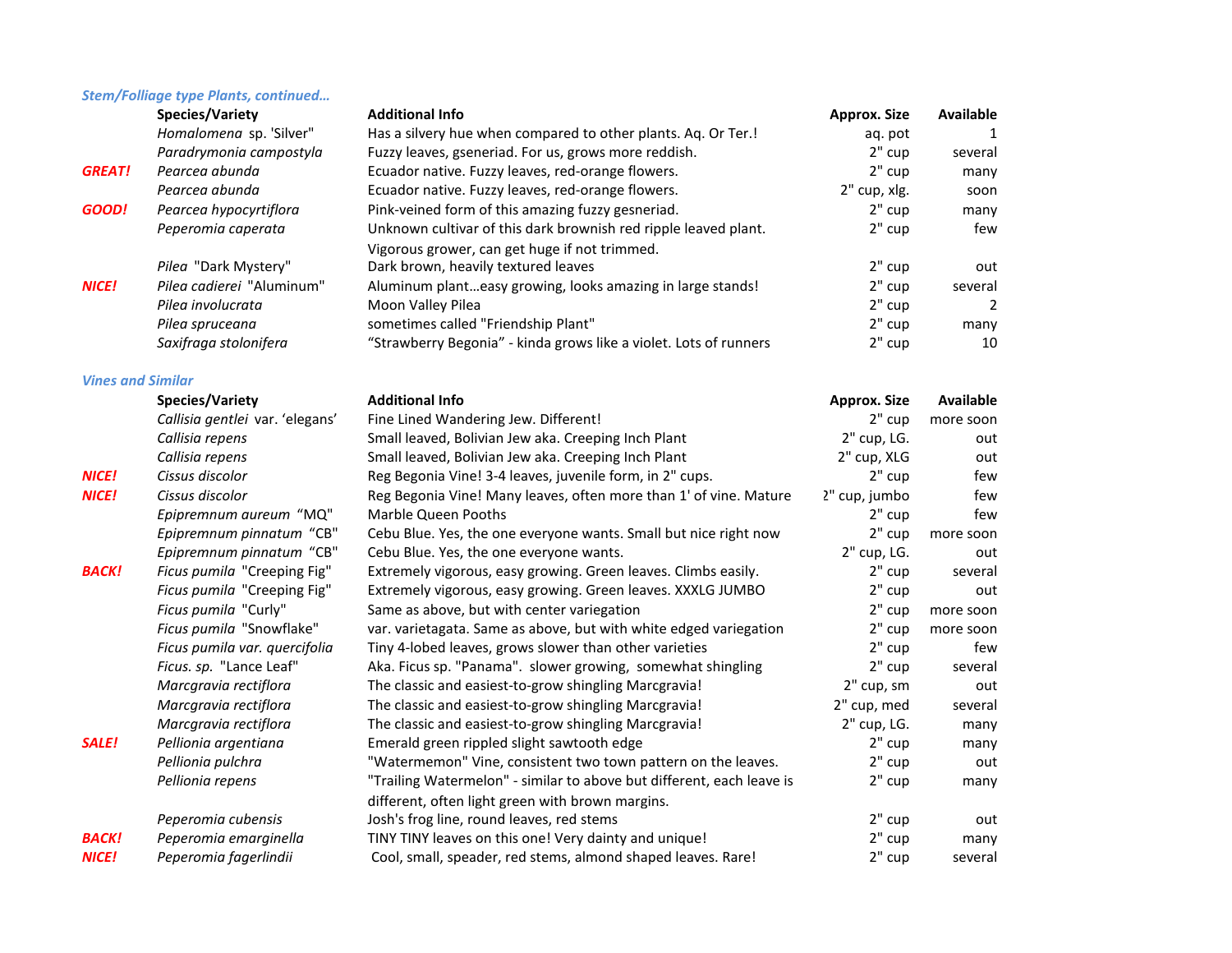|               | <b>Vines and Similar, continued</b> |                                                                   |                     |           |
|---------------|-------------------------------------|-------------------------------------------------------------------|---------------------|-----------|
|               | Species/Variety                     | <b>Additional Info</b>                                            | <b>Approx. Size</b> | Available |
|               | Peperomia gutallata                 | Tiny green leaves in tiny trailing stems. Tiny!                   | $2"$ cup            | out       |
|               | Peperomia prostrata                 | Patterned tiny, succulent leaves on green stems                   | $2"$ cup            | out       |
| <b>BACK!</b>  | Peperomia scandens                  | A nice species with heart shaped leaves                           | $2"$ cup            | many      |
|               | Peperomia sp. 'Silver Stripe'       | Another out of a private WI collection, small, loves water        | 2" cup              | out       |
|               | Philodendron brandtianum            | RARE and impressive. Rooted, generally 3-4 leaves or more         | 2" cup              | out       |
|               | Philodendron hederaceum "SG"        | Scandens/Green form. Bigger leaves, great vine.                   | 2" cup              | out       |
|               | Philodendron hederaceum 'V'         | Velvet-leaf aka. Micans, smaller leaf size. Great vine!           | 2" cup              | soon      |
|               | Philodendron hederaceum 'V'         | Velvet-leaf aka. Micans, smaller leaf size. Great vine!           | $2"$ cup, LG.       | out       |
|               | Pilea depressa "Baby Tears"         | Spreads like a groundcover if happy!                              | $2"$ cup            | more soon |
|               | Pilea glauca "Red Stem Tears"       | Bluish tiny leaves, red stems, spreads if happy!                  | 2" cup              | out       |
| <b>GREAT!</b> | Rhaphidophora pachyphylla           | Small green shingling vine                                        | $2"$ cup            | many      |
|               | Scindapsus pictus "Argyraeus"       | aka. "Satin Pothos" - green leaves with silver spots. Good plant! | $2"$ cup            | several   |
| <b>BACK!</b>  | Solanum sp. 'Ecuador'               | Brown Leaves with Green Veins, small vine, amazing! Rare!         | $2"$ cup            | many      |
| <b>GREAT!</b> | Solanum sp. 'Purple'                | Might be the same/similar to cf. evolvulifolium.                  | $2"$ cup            | many      |
|               | Syngonium rayii                     | Yep, that crazy vining Syngonium that is all the rage! 3-4 leaves | 2" cup              | few       |
|               | Tradescantia fluminensis            | "Variegata" form. General Grade, green with variegation. No FL    | 2" cup              | ask       |
|               | Tradescantia fluminensis            | "Variegata" form. ULTRA Grade - 50% white or more. No FL          | $2"$ cup            | ask       |
|               | Tradescantia zebrina                | "Wandering Jew Purple" - vines and climbs.                        | 2" cup              | ask       |
|               | Tradescantia zebrina                | "Wandering Jew Purple" - vines and climbs.                        | 2" cup, LG.         | ask       |

**While we strive to produce a top quality vivarium plant, we do** *not* **promote our plants as 100% "pest, disease and pathogen free" . When using our plants in-house, we remove plants from potting media, inspect, and rinse before planting. However, once our plants leave here, they can come in contact with other pests and animals. So we encourage all plants to be re-sanitized by the end user. Here's how to do it:**

## **MiniWaters VIVARIUM PLANT SANITIZATION Protocol**

- **1. Unpot plant and discard substrate. Rinse all substrate off roots. Visually inspect for any pests.**
- **2. Submerge and soak plants in room temp. water for 15 minutes to fully hydrate**
- **3. Prepare a solution at a rate of 1 cup water to 1 tablespoon generic, unscented, household bleach.**
- **4. Submerge and soak plants in bleach sanitization solution for 15 minutes.**
- **5. After bleach bath, drain plants and rinse thoroughly**
- **6. Prepare a final bath of room temp. water, add aquarium dechlorination (eg. Chloram-X) and soak plants again**
- **7. Check plants, allow to mostly dry, smell for any bleach. If any hint of bleach is noted, repeat #6 until resolved.**
- **8. We normally hold plants for at least 24 hours longer before planting them in a vivarium as an added safety measure.**